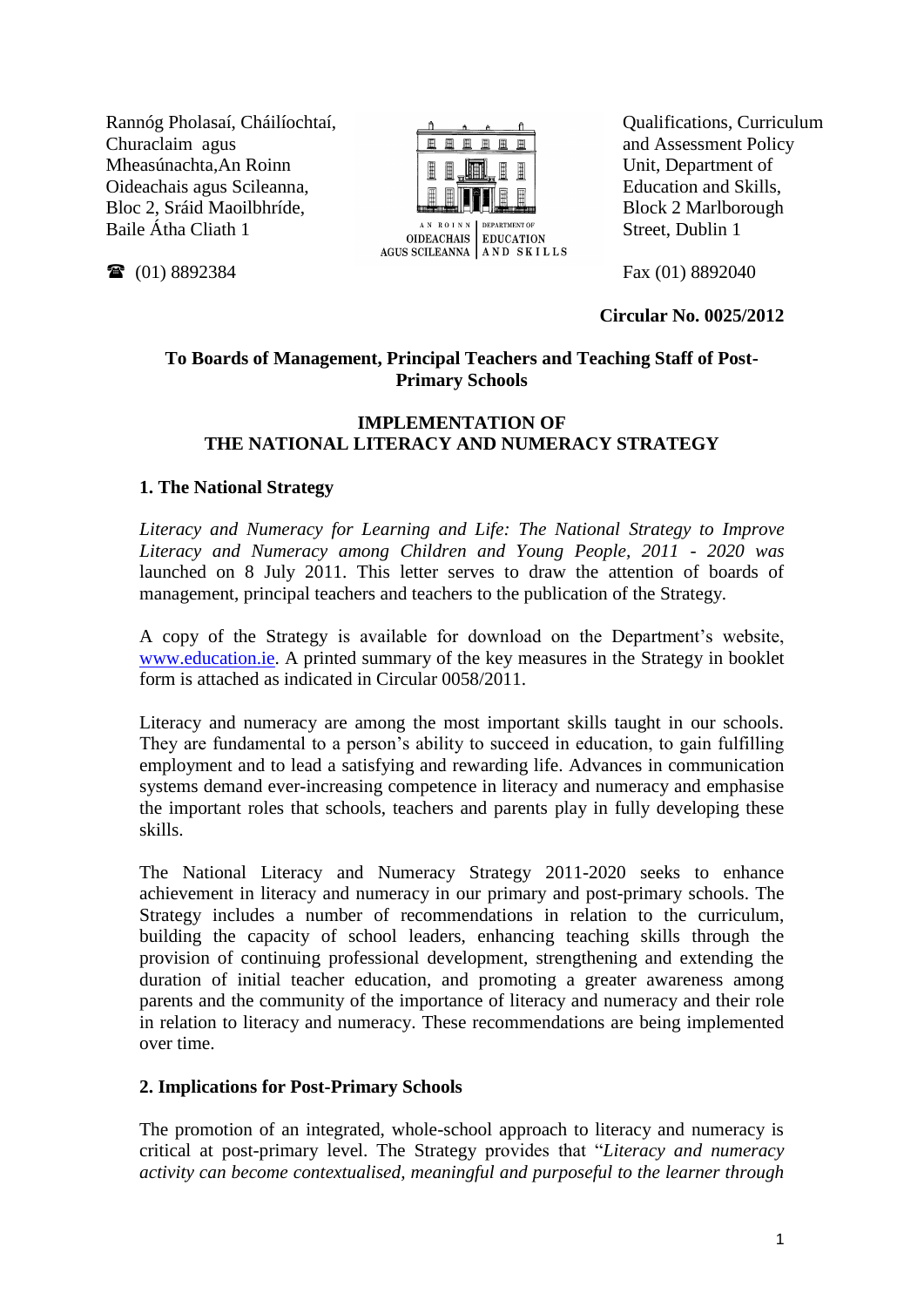*many subjects and areas of learning*." In that context, strengthening skills in this area is a task for **all** teachers, not just teachers of language or mathematics.

Some of the main actions contained in the Strategy to improve the curriculum and learning experience at post-primary level, to help students with additional learning needs to achieve their potential in literacy and numeracy, and to improve assessment and evaluation to support better learning in literacy and numeracy, are already being implemented, or will be implemented shortly. These include:

- syllabus reform beginning with the revision of Junior Certificate English and Irish syllabuses
- continuation of the roll-out of Project Maths including the provision of a comprehensive programme of professional development
- continuing professional development for all teachers with a focus on literacy and numeracy and the use of assessment
- continuing to support enhanced literacy and numeracy provision for students from disadvantaged backgrounds and for students with additional educational needs, including students with special educational needs, students of exceptional ability and migrants whose first language is not the language of the school
- using self-evaluation approaches for whole school development planning

The Minister seeks the co-operation of school management, principals and teachers in the implementation of the above and other actions in the Strategy. These actions will continue to be implemented over time and further information on specific measures required of post-primary schools will be issued.

# **3. Standardised Testing**

The Strategy provides for standardised testing for students in second year in postprimary schools in English reading and mathematics in all schools and, in addition, in Irish reading in Irish-medium schools. Funding will be provided to schools to assist with the testing.

Development of the tests is currently being progressed and further information will issue in due course. It is expected that the tests will be introduced in 2014.

# **4. Other Testing**

In line with the Strategy, all post-primary schools are required to co-operate, when requested, with all national and international surveys approved or commissioned by the Department of Education and Skills.

Participation in international surveys such as, for example, PISA (the OECD Programme for International Student Assessment) enables the achievement of students in reading literacy, mathematics and science to be benchmarked against international standards.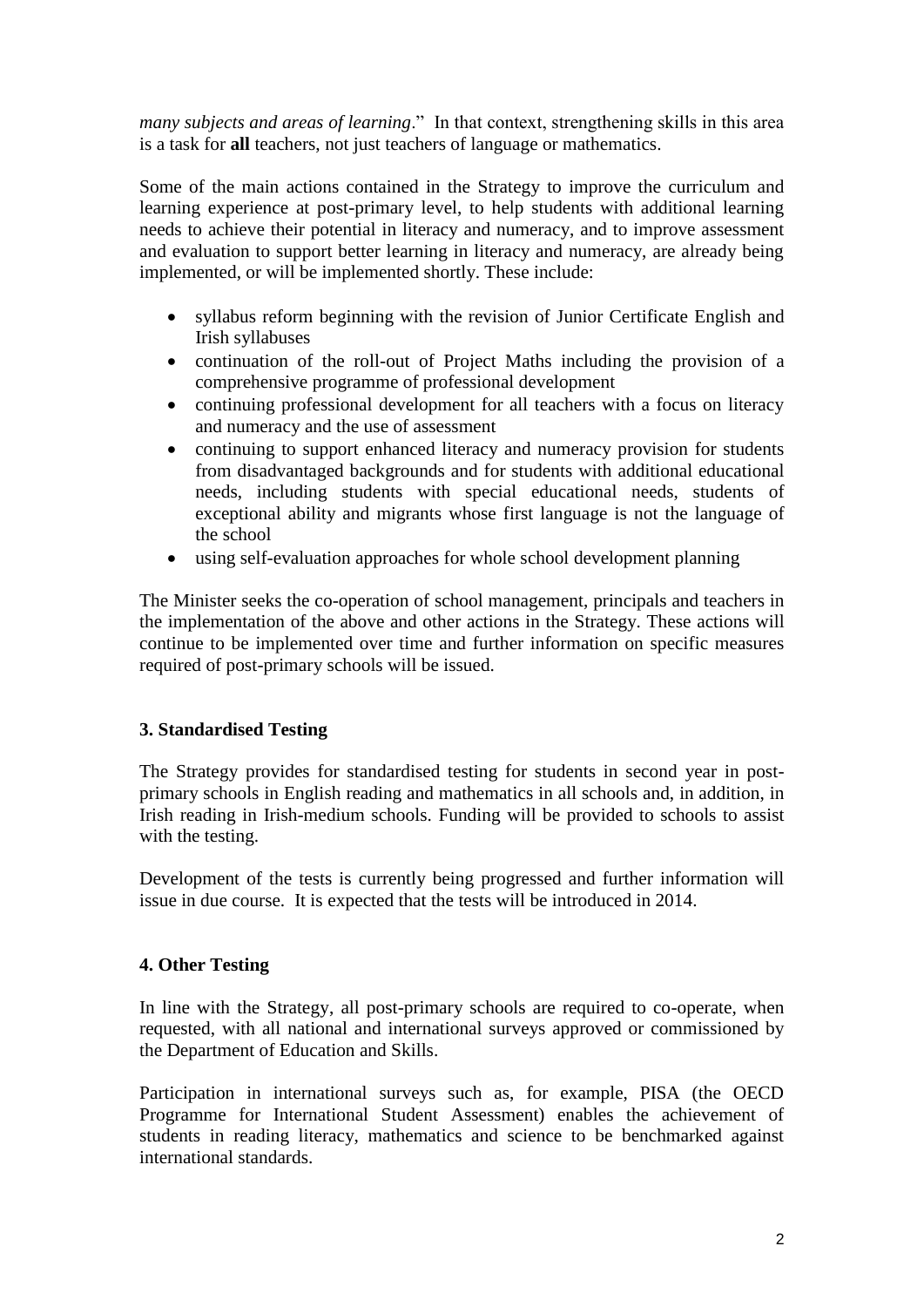### **5. Reporting of Student Progress by Primary Schools to Post-Primary Schools**

It is important that assessment information is transferred between schools especially when students transfer from primary to post-primary school. This ensures continuity and progression of learning for students. At primary level, students take standardised tests in  $2<sup>nd</sup>$ , 4<sup>th</sup> and 6<sup>th</sup> classes.

Legislative arrangements have been made to provide for the sharing of information on progress, including the results of standardised tests, where students transfer from one school to another. The Education (Welfare) Act 2000 (Section 28) and the (Prescribed Bodies) Regulations 2005 allow schools to share relevant information concerning a child transferring between recognised schools without breaching data protection law.

With effect from the date of this circular:

- Each post-primary principal is responsible for informing the principal of each primary school of the names of students for whom enrolment in his or her post-primary school has been confirmed.
- Upon receipt of this information, the principal of each primary school is required (Circular 0056/2011) to send a copy of the end-of-year report card (including the information from standardised tests at sixth class in primary school) to the post-primary school to which a student is transferring. Reporting templates have been developed for this purpose by the NCCA and can be viewed at [www.ncca.ie.](http://www.ncca.ie/)
- The primary principal should transfer the report for the student by the end of the first week of September at the latest.

# **6. Time for Literacy and Numeracy**

#### *Junior Cycle*

Junior Cycle reform proposals have been published and discussions on their implementation are beginning. The proposals are designed to enable schools to provide additional time to support literacy and numeracy as well as making time and space for the embedding of key skills, active learning, compiling portfolios, and ensuring that students acquire and consolidate the skills they need for their future learning throughout life**.**

Further guidance will be provided to schools to enable them to make the transition to the revised junior cycle programme. If schools are in a position to begin the transition with the cohort of students enrolling in 2013, they are encouraged to so.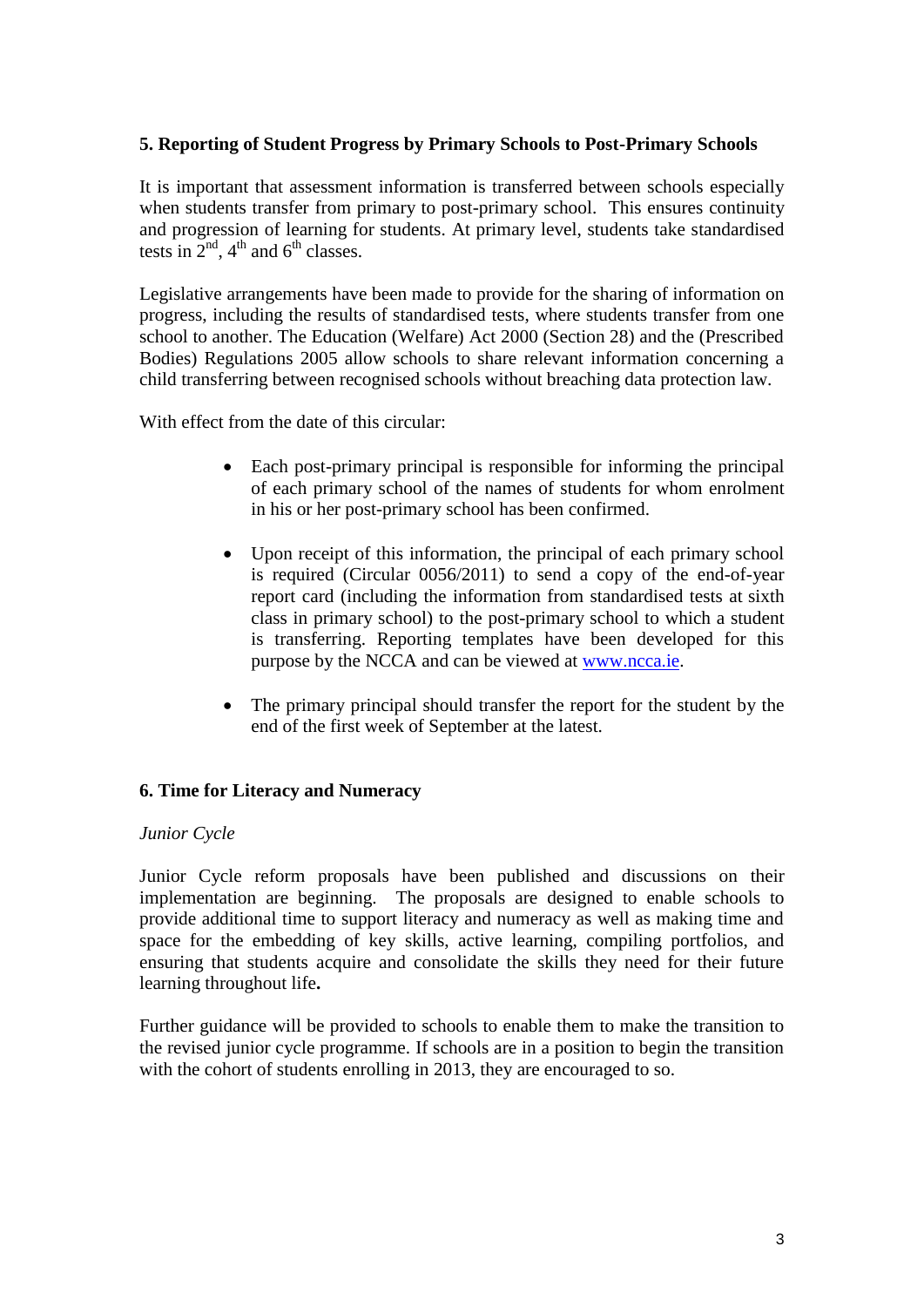#### *Across the Curriculum*

Literacy and numeracy are cross-curricular skills and they can be supported across the curriculum. There is particular scope to address literacy and numeracy in the context of instruction in the language of the school and in Mathematics

### *Mathematics*

As you will be aware, the recent circular on mathematics (0058/2011) asked schools to make every effort to ensure that students have access to a mathematics lesson every day, particularly in junior cycle, from the earliest possible date; that mathematics be strengthened in Transition Year, where available; and that every effort should be made, insofar as is possible, to deploy teachers who hold a qualification in mathematics to mathematics teaching. This is particularly important in the formative years of junior cycle.

### *English and Irish*

Similarly, students should have access to an English lesson every day, particularly in junior cycle, from the earliest possible date. In addition, students in Irish-medium schools should have access to an Irish lesson every day.

### **7. Continuing Professional Development**

Supports for schools and teachers are already being made available through enhanced provision for Continuing Professional Development (CPD). In this context, a key focus of the Professional Development Service for Teachers (PDST) in the coming years will be to support post-primary schools (both English and Irish-medium) in driving improvement of literacy and numeracy outcomes.

The PDST will communicate with schools, in collaboration with the national Education Centre network, to inform them of upcoming CPD opportunities. Full day seminars on the literacy and numeracy Strategy have already been provided to school leaders. In 2012/13, CPD on School Self-Evaluation will be offered to all schools. In addition, a seminar will be provided for a 'link' teacher for literacy or numeracy from each post-primary school. To register for link teacher seminars or for further CPD information, see [www.pdst.ie.](http://www.pdst.ie/)

The PDST will also facilitate requests for in-school/whole-school CPD, where possible.

Participation in summer courses will also constitute part of the range of professional development opportunities available to all teachers. Course providers will continue to be encouraged to submit summer course applications for post-primary teachers, including courses related to literacy and numeracy themes.

The National Induction Programme for Teachers will carefully tailor supports to the professional needs of newly qualified teachers in the post-primary sector by building on their learning at initial teacher education stage. This is particularly important at